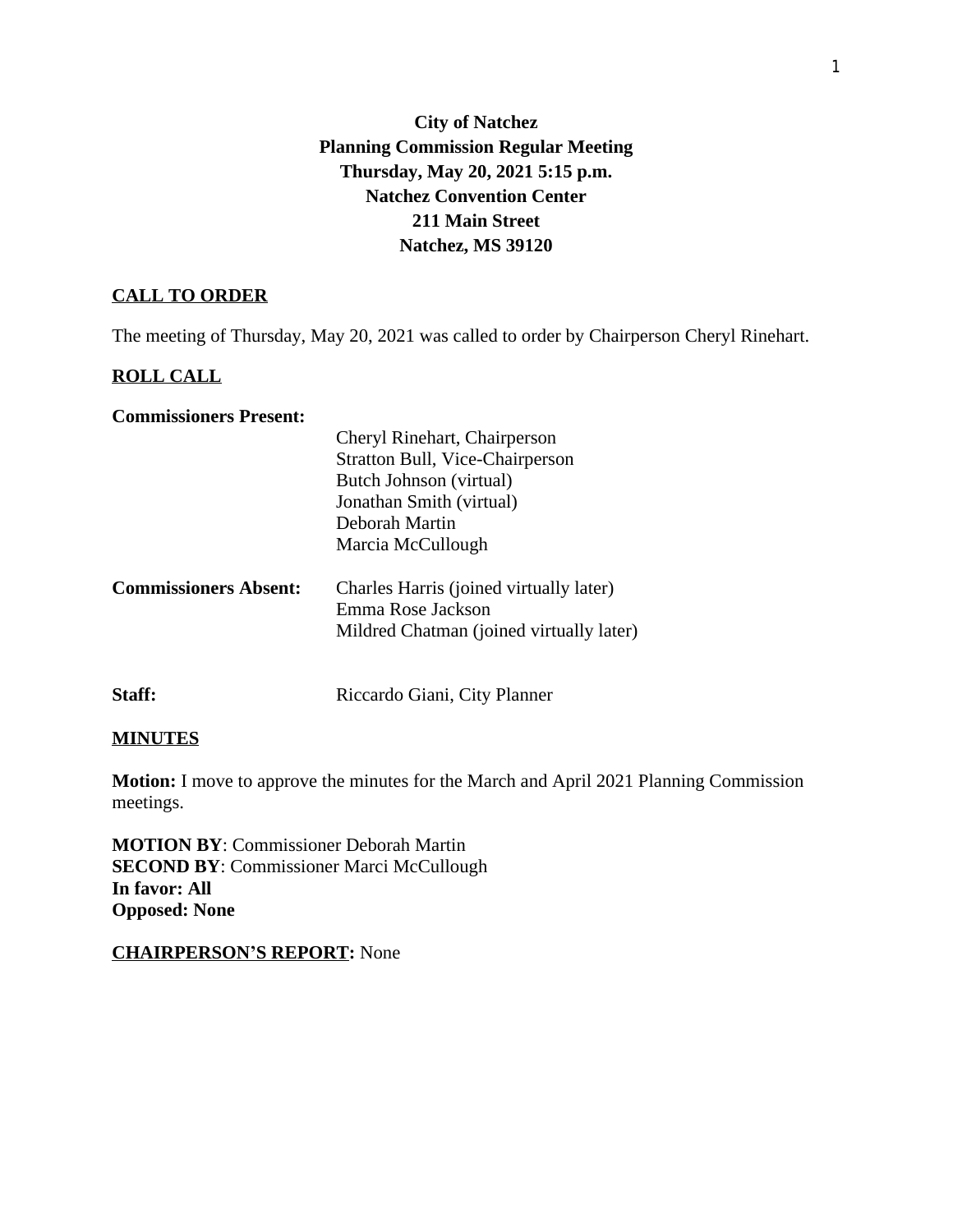#### **PUBLIC HEARING APPLICATIONS:**

## **1. Application #PC 21-13. Jeremy Dukes, 40 Old Wilson Lane. Map #41-101A-58: Request to reestablish a nonconforming use within an R-1, Single Family Zoning District; Mobile Home.**

Mr. Giani gave background and staff findings.

**Background:** The applicant is requesting a special exception to reestablish a nonconforming use, a mobile home. The mobile home was in an extremely dilapidated state and needed to be demolished for the welfare of the surrounding properties. A demolition permit was issued after it had been proven that a mobile home has occupied this site as a nonconforming use, thus controlled by Chapter 14 of the Natchez Development Code.

**Staff Findings:** Chapter 14 "Non-Conforming Uses, Structures and Lots" states that, "Unless this Section expressly provides otherwise, change, re-establishment, expansion, alteration or major repair of any nonconformity shall be deemed a "special exception" and shall occur only as approved by the Planning Commission in accordance set forth in Chapter 7, Part 3 of this Ordinance."

According to Chapter 7, Part 3 in The Natchez Development Code, "The Planning Commission shall not approve the proposed special exception unless and until they make the following findings based on evidence and testimony received at the public hearing or otherwise appearing in the record of the case:

- 1. That the proposed use or development of the land will not materially endanger the public health or safety;
- 2. That the proposed use is reasonably necessary for the public health or general area in its basic community functions or by providing an essential service to the community or region;
- 3. That the proposed use or development of the land will not substantially injure the value of adjoining or abutting property;
- 4. That the proposed use or development of the land will be in harmony with the scale, bulk, coverage, density, and character of the area or neighborhood in which it is located.
- 5. That the proposed use or development of the land will generally conform to the Comprehensive Plan and other official plans adopted by the City of Natchez.
- 6. That the proposed use is appropriately located with respect to transportation facilities, water supply, fire and police protection, waste disposal and similar facilities.
- 7. That the proposed use will not cause undue traffic congestion or create a traffic hazard.

The property was in derelict condition prior to the submittal of the application and demolition permit. The applicant intends to improve the property and use the proposed mobile home as a primary residence.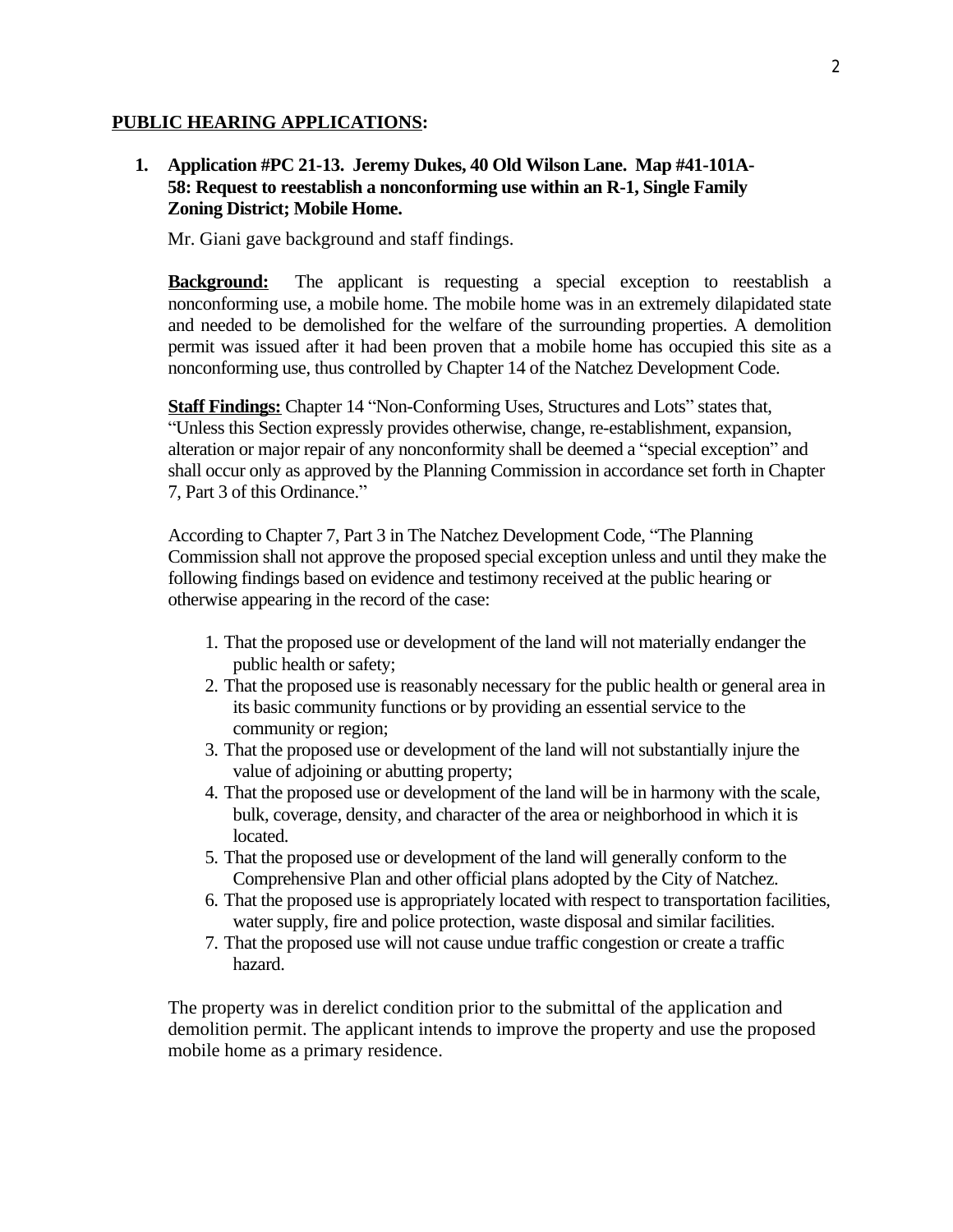**APPLICANT COMMENT:** Jeremy Dukes, applicant, was present to answer any questions.

**PUBLIC COMMENT:** One objection letter was received, however no reason was stated in the letter for the objection. No member of the public was present to object to the case.

**Motion:** I move to approve application #PC 21-13, request for the special exception to reestablish a nonconforming use, a mobile home, within an R-1, Single Family Residential District.

**MOTION BY:** Commissioner Deborah Martin **SECOND BY: Commissioner Marcia McCullough In favor: All Opposed: None**

#### **\*\*Commissioners Harris and Chatman joined the Meeting virtually\*\***

## **2. Application #PC 21-14. Robert Martin, 207Linton Ave. Map #41-106A-152: Request of a Bed and Breakfast Residence with three (3) units.**

Mr. Giani gave background and staff findings.

**Background:** The applicant is requesting a Bed and Breakfast Residence with (3) three units. The applicant appeared before the Natchez Preservation Commission on May 12<sup>th</sup> to seek approval for proposed site improvements to adhere to the Bed and Breakfast on-site parking requirements. The Preservation Commission approved the parking plan submitted to the Planning Commission, as submitted.

**Staff Findings:** When requesting a special use permit to operate a Bed and Breakfast residence, Chapter 12 Part 4 of the Bed and Breakfast Ordinance states that one off-street parking space must be provided per unit. The applicant is proposing three (3) units, and is proposing four (4) on-site parking spaces, per the submitted site plan. One of these spaces is on the property of 209 Linton Avenue. The applicant has submitted a written agreement stating that this parking space, underutilized by the owner of 209 Linton, may be used by the Bed and Breakfast guests. If approved, this lease agreement will expire when the ownership of 209 Linton Avenue changes, in which the special use permit of the Bed and Breakfast will be reevaluated.

Section 12.4.10 Insurance of the Ordinance, requires "Each person having a permit under this ordinance shall carry general liability insurance covering such operation, and which shall be kept on file in the city Clerk's office of the City of Natchez. Owners must present proof at the time of the initial permit and after from time to time as may be requested by the City of Natchez." In addition to proof of insurance, all Bed and Breakfast facilities must retain a privilege license and receive a Certificate of Occupancy from the Inspections Department.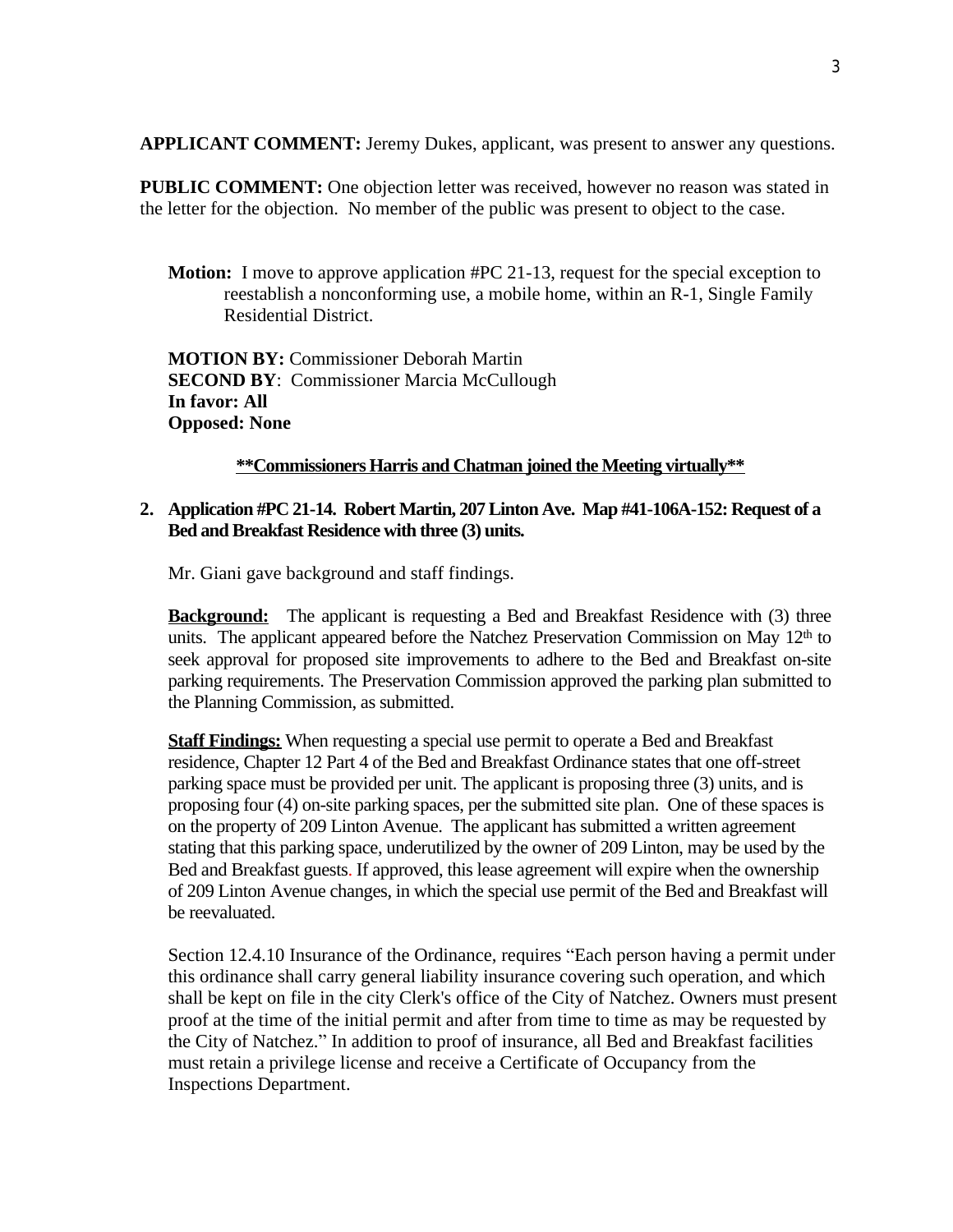#### **APPLICANT COMMENT**: None

**PUBLIC COMMENT**: Mr. Jim Blough, owner of 211 Linton Avenue, read a letter into the record:

#### *"Dear Ladies and Gentlemen:*

*This will acknowledge receipt of you Notice of the Application/Request of a Bed and Breakfast Residence with Three Units and the Martin Property. I own the adjacent property known as Map #41-106A-151. I am glad to learn more about the plans for the Martin property. I offer the following comments.* 

*Parking can be a problem on Linton Avenue. Therefore, in support of the Martin Projects, and the Parking Requirements, I offer as follows:*

*My Off-Street Parking consists of only one somewhat larger Space accessible only from Ridge Alley in the rear. I offer this space to Dr. Martin in consideration of a mutual easement for driveway and parking purposes, ingress and egress from Linton Avenue via Dr. Martin's existing driveway. This would increase the available parking and turn-around area for his project. Any additional construction costs or other expenses could be shared pro-rata upon agreement.* 

*The details of the mutual easement would be spelled out in a document to be recorded in the dee records as normally done. This could be finalized in connection with the final details of the two Martin applications and on-going construction.* 

*I have not received the Engineer's final drawing, and I do not know whom to coordinate to finalize the mutual easement agreement for recording or any of the other construction details."*

Mr. Blough stated that Planning Staff did share the public hearing documents relating to this request prior to the meeting. He stated that his main concern is that he wants to be assured that a shared driveway easement is created so he can access his property.

Mr. Giani stated that it was his understanding that Mr. Blough and the applicant came to an agreement regarding the setup of a shared driveway and/or an access easement. Mr. Giani stated that even without the inclusion of the neighboring space on Mr. Blough's property, the application does fit the three (3) on-site parking space requirement for each of the units. The Commission could approve the application without the neighboring space, or defer the application until a resolution between neighbors is found.

**Motion:** I move to defer application #PC 21-14, request for a special use permit for a Bed and Breakfast Residence.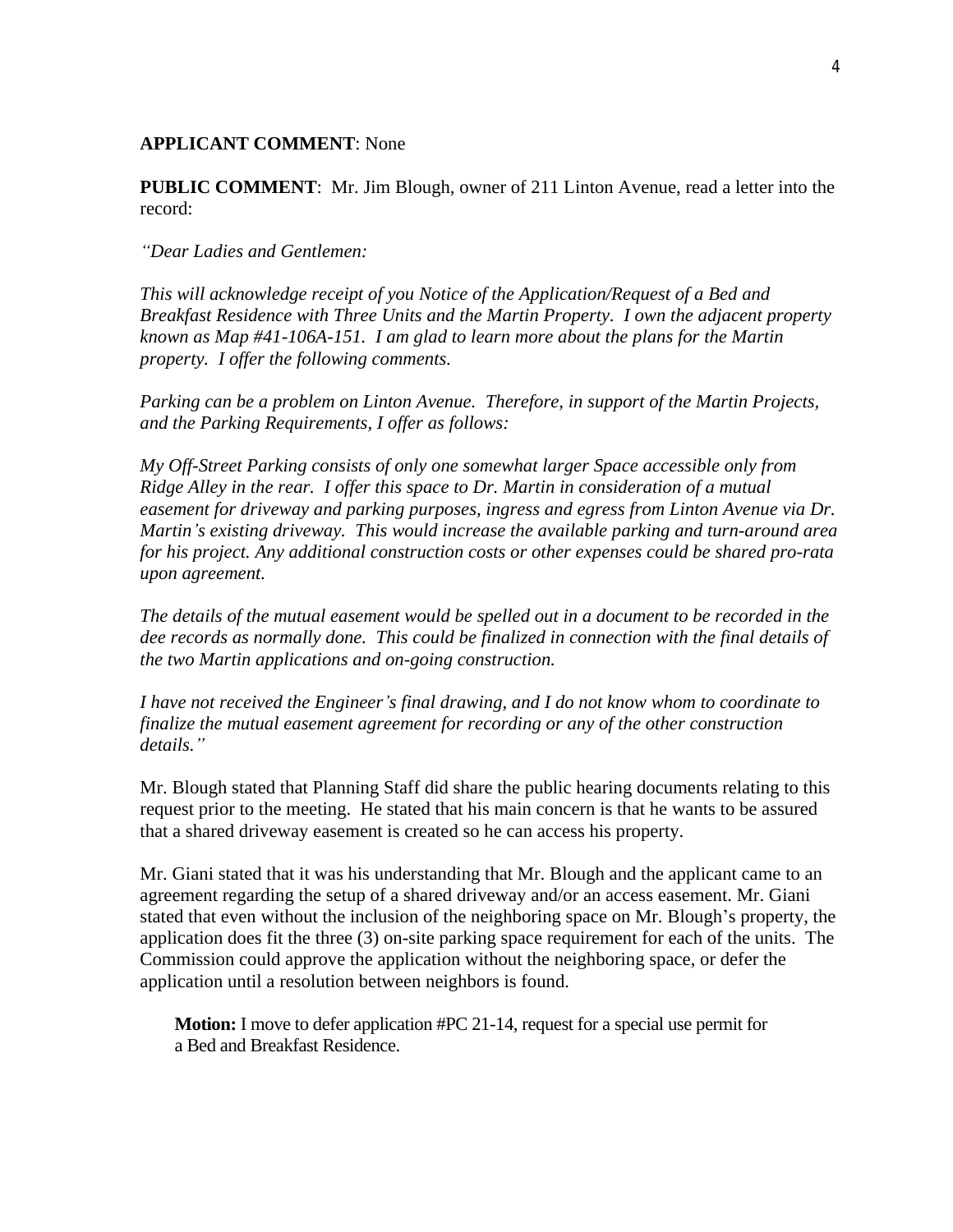**MOTION BY:** Commissioner Deborah Martin **SECOND BY: Commissioner Marcia McCullought In favor: All Opposed: None**

#### **\*\*Commissioner Johnson left the meeting\*\***

## **3. Application #PC 21-15. WWPB RealEstate, 611 N. Wall Street. Map #41-111A-26: Request for a subdivision of parcels.**

Mr. Giani gave background and staff findings.

**Background:** The applicant is requesting a subdivision, creating four (4) additional lots. The applicant received a similar subdivision approval in 2019 to sale the adjacent lots (PC 19-39) and again earlier this year (PC 21-07).

**Staff Findings:** Appendix A of the Development Code defines a *Minor Subdivision* as "All divisions of a tract or parcel of land into five or less lots, building sites or other divisions for the immediate or future purpose of sale or building development, and not involving the dedication of public infrastructure." The existing buildings have frontage along an existing public street, N. Wall Street. The subject property is zoned Mixed Density Residential within a Historic District (R-3HD).

According to the Natchez Development Code, Chapter 12 Development Standards, the minimum dimensional standards within an R-3 HD zoning district are as follows:

R-3, Historic District Minimum Lot Area – None Minimum Lot Width – 40 feet Minimum Front Yard – within 10% of the setback lines of adjacent structures and should not extend into the front yard more than adjacent structures Minimum Side Yards – 10 feet Minimum Rear Yard – 20 feet Maximum Building Height – 35 feet or within 10% of the height of adjacent structures.

The structures have nonconforming side setbacks, however this nonconformity is not a result of the applicant's action, but of the original construction of the similarly designed houses in the surrounding area. The applicant is proposing 5' maintenance easements within each of the existing side yards as to avoid any future accessibility issues from future owners/tenants. There is an existing 12' access easement that will continue to run through the rear of the properties.

#### **APPLICANT COMMENT**: None